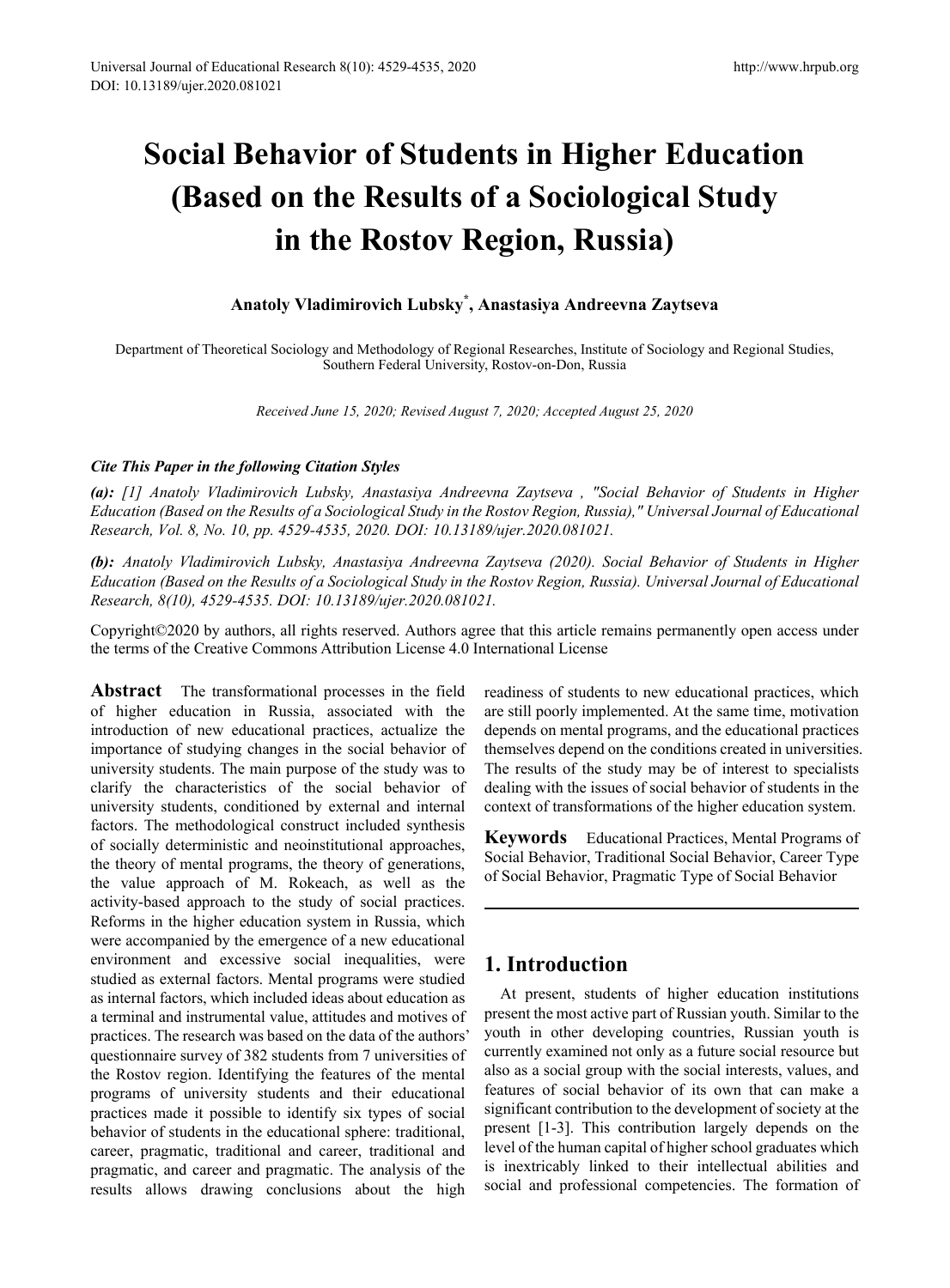human capital in students should, therefore, be a priority of Russian higher education institutions.

The formation of human capital in students is affected not only by the current state of the Russian system of higher education but also by their social behavior in the educational sphere. The social behavior of students in higher education is influenced by various internal and external factors. The external factors related to Russian reforms, including the ones in the system of higher education, have led to the formation of the new social and educational environment in Russian society, as well as the emergence of excessive social inequality in it, shaping various educational strategies of students. Along with the social and family environment [4], social networks [5] within which new online identities are formed [6, 7] currently have a great influence on the social behavior of students in higher education. The internal factors of student social behavior in higher education primarily include their mental programs composed of students' ideas about education and its role in the realization of their life strategies.

Particular aspects related to studying students' social behavior in the educational sphere in the regional communities in the south of Russia, including the Rostov region, have already been examined in modern sociological literature. In the framework of the social determinism approach, special attention is paid to such external factors of student behavior in the educational sphere as the specific characteristics of the new social and educational environments [8, 9]. The behaviorist approach [10, 11] indicates the financial status of students, the level of their parents' education, and the marital status of the students themselves as the factors of social behavior of students in the educational sphere along with the social environment as a whole [12]. Moreover, researchers accentuate the excessive social inequality of the Russian education system determined by socio-material and socio-territorial factors. The indicated social inequality considers the unequal access to high-quality education, especially for young people from families with low social, cultural, and financial capital [13]. Students' cultural worldview and strategies of social and professional behavior were examined as the internal factors affecting their social behavior including the context of higher education [14].

In studying the social behavior of youth in the educational sphere in the regional communities of the south of Russia researchers paid attention to the fact that, at the turn of the century, the mass consciousness of Russians, including the younger generation, was swept by a conservative wave which determined the antinomic nature of the mental programs of social behavior of youth. This aspect allowed researchers to establish four modal models of social behavior of youth including the educational context – conservative, liberal, conservative-liberal, and liberal-conservative [13]. In scientific research practice, attempts were made to identify the various models of social

behavior of students in the sphere of education based on different foundations, such as student culture [15] and successes and risks of socialization in higher education institutions [16].

Thus, the particular aspects related to studying students' social behavior in the educational sphere in regional communities in the south of Russia including the Rostov region have already been examined in modern scientific literature. However, the social behavior of students in the sphere of education in the Rostov region has not yet been an object of sociological research as an integrated social reality. Moreover, previous scientific studies did not identify the specific features of students' mental programs determining their social behavior in education and the specifics of social behavior practices allowing one to differentiate its types were not examined.

This issue involves the formation of a methodological field of research, which can be based on various theoretical approaches and concepts that have been developed within the boundaries of foreign and domestic sociological science. However, in order to achieve the goal set in the article, the following approaches were determined as priority ones: socially deterministic and neoinstitutional approaches [17-19], the theory of mental programs [13, 17, 20, 21], the theory of generations [22], the value approach of M. Rokeach [23], the activity-based approach to the study of social practices [13].

## **2. Materials and Methods**

Studying the social behavior of students in the sphere of education as an integrated social reality calls for the development of a multidimensional methodological construct of multidisciplinary research involving the use of theories and methods of other sciences in the subject field of sociology. This applies primarily to the concept of mental programs suggested by G. Hofstede that presents an effective methodological instrument of cross-cultural research [20, 21]. The methodological construct of a multidisciplinary study of mental programs of student social behavior in the educational space is based not only on the ideas of G. Hofstede but also on G. Kelly's theory of personal constructs suggesting that people consciously choose from the range of possible options of behavior in a specific social situation the ones that are, in their opinion, the most optimal [17]. In the context of modern neoinstitutional ideas [18], the theory of the personal construct allows identifying the specific characteristics of reflexive structures of students' mental programs including values, attitudes, and motives determining their social behavior in the educational sphere. On the one hand, students can view higher education as an instrumental value presenting the means of achieving certain social goals. On the other hand, it can be perceived as a terminal value in the context of which students view higher education as the goal of their activity. The attitudes of students' mental programs present their readiness for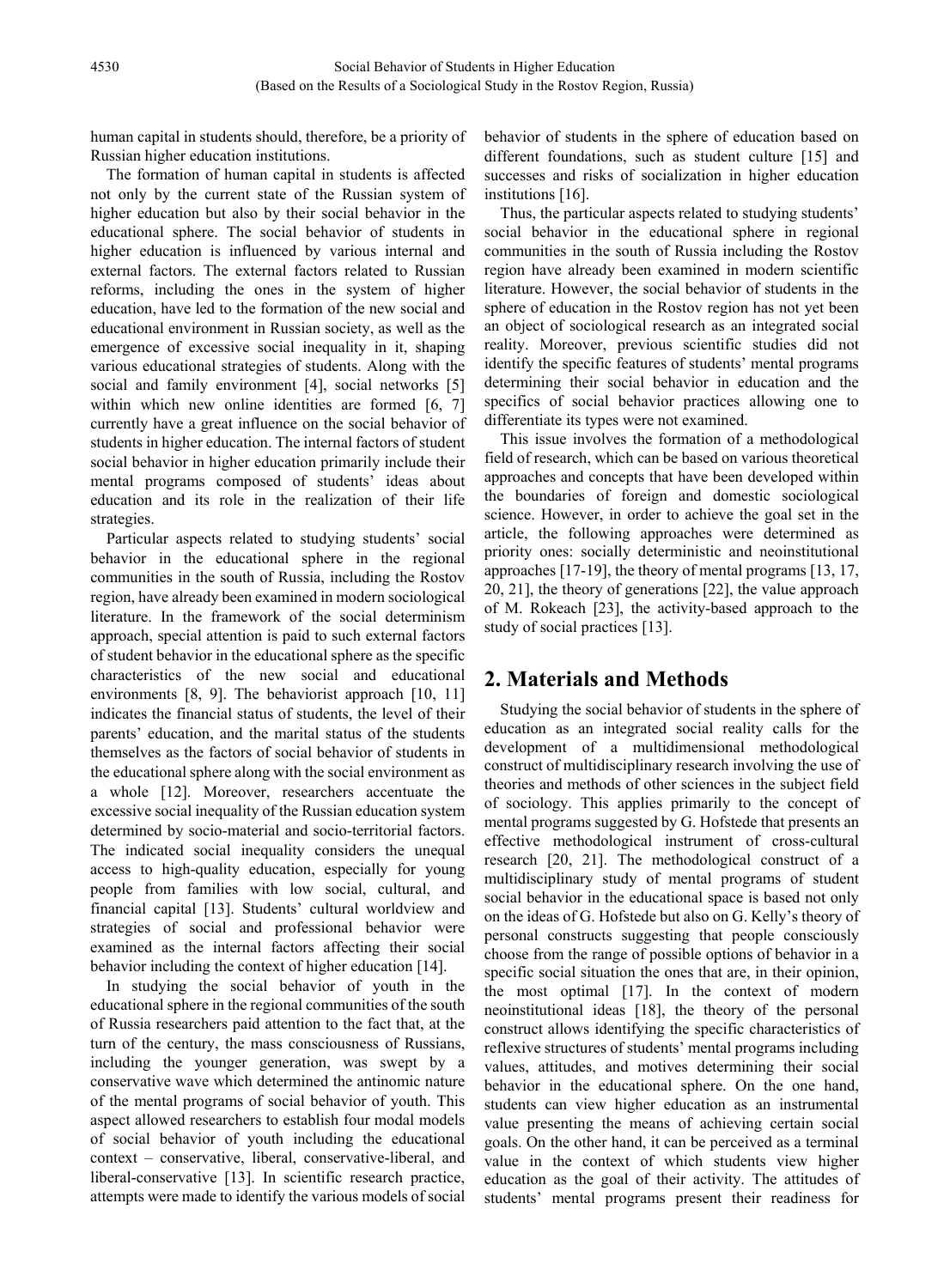conscious social actions in the educational sphere. Motives serve as an inner driving force to encourage students' educational activities. In the framework of modern theories of social practices, the social behavior of students in the sphere of education presents students' response to the current state of higher education in the form of certain educational activities.

Using the methodological potential of the theory of generations [22], we can conclude that the social structure of Russian student community includes millennial students born in the second half of the 1990s in the period of more stable development of Russian society and the centennial students born after the year 2000 who, as indicated by researchers, gained the ability to experiment with their lives with the social institutions created by previous generations being weakened [24].

The empirical basis of the multidisciplinary sociological study of social behavior of students in the field of education in the Rostov region is formed by the authors' questionnaire survey conducted in 7 higher education institutions of the region in December 2019 – January of 2020 in a "face-to-face" format, as well as using the "Surveymonkey" online survey platform [25]. The survey was conducted in Russian. The representativeness of conducted research procedures was ensured via a multistage stratified proportional sampling method (a total sample of 382 respondents).

The questionnaire survey was attended by 230 (60%) girls and 152 (40%) boys, 318 (83%) bachelors and specialists and 64 (17%) masters, 318 (83%) students from stationary universities (SFEDU, DSTU, PSRSPU (NPI), RGEU (RINH), RostGMU) and 64 (17%) students from university branches (URIU (branch of RANEPA), Novocherkassk Engineering and Melioration Institute named after A.K. Kortunov (branch of DonSAU)), 297 (77%) students from cities, 85 (23%) students from rural areas. The questionnaire included two blocks: the social behavior of university students in the educational and civil spheres. The block devoted to the social behavior of students of the Rostov region universities in the educational sphere included questions related to the students' perception of education as a terminal or instrumental value, attitudes as willingness to carry out educational practices of academic mobility and online learning, specific educational practices carried out by students, and also the motives behind these practices. The results of the survey and its sociological analysis and interpretation allowed us to identify the values, attitudes, and motives of students' mental programs determining their social behavior in the sphere of education and the specific features of their educational practices, as well as to indicate the various types of social behavior of students in the sphere of education in the examined region.

#### **3. Results**

The social behavior of students in the sphere of

education is determined by external factors related to reforms in the Russian higher education system. One of the goals of these reforms concerns ensuring the availability of high-quality higher education to students by introducing academic mobility practices in higher education institutions. There are three types of such practices – intra-university, intra-Russian, and international. Intra-university mobility practices are implemented within one educational institution and include the form of academic mobility weeks and additional professional education. Intra-Russian mobility practices involve student participation in network educational programs organized by several universities. International mobility practices involve students studying in universities abroad. Regional higher education institutions collaborate with numerous foreign partner universities. For instance, the Southern Federal University collaborates with 217 foreign universities, the Don State Technical University has 109 foreign partner universities, and the Platov South-Russian State Polytechnic University has 53 partnerships. However, in practice such collaborations have an episodic nature allowing a very limited number of students to participate in international mobility practices.

Russian higher education institutions gradually implement various forms of online education. However, this practice is limited to additional education programs. Moreover, the study of students' mental programs demonstrates the low popularity of online learning among them. Most students prefer the familiar forms of contact-classroom education. In this context, we should especially note the very low percentage of students who have successfully completed various online educational courses [26].

The social behavior of students in the sphere of education was also determined by an external factor of the conservative wave that swept over the mass consciousness of Russians at the turn of the century, including the younger generation. This wave had a great influence on the mental programs of students' social behavior in the sphere of education. Only five years ago, the mental programs of students were dominated by the idea of higher education as an instrumental value [13]. At the present, the instrumental value of education as a means of getting an interesting job is significant in the mental programs of 41% of the students and the terminal value of "high-quality knowledge and skills" in education is found in 38% of the students. Moreover, higher education is viewed as a terminal value by 43% of centennial students and 35% of millennial students. In centennials "high-quality knowledge" is at the first place, and an interesting job rates second, while the opposite is observed in millennials. In this regard, centennial students are more prone to perceiving education as a value in itself. Therefore, for example, they do not pay much attention to education as a means of building a career. It is possible that this also happens because building career strategies currently presents a distant perspective to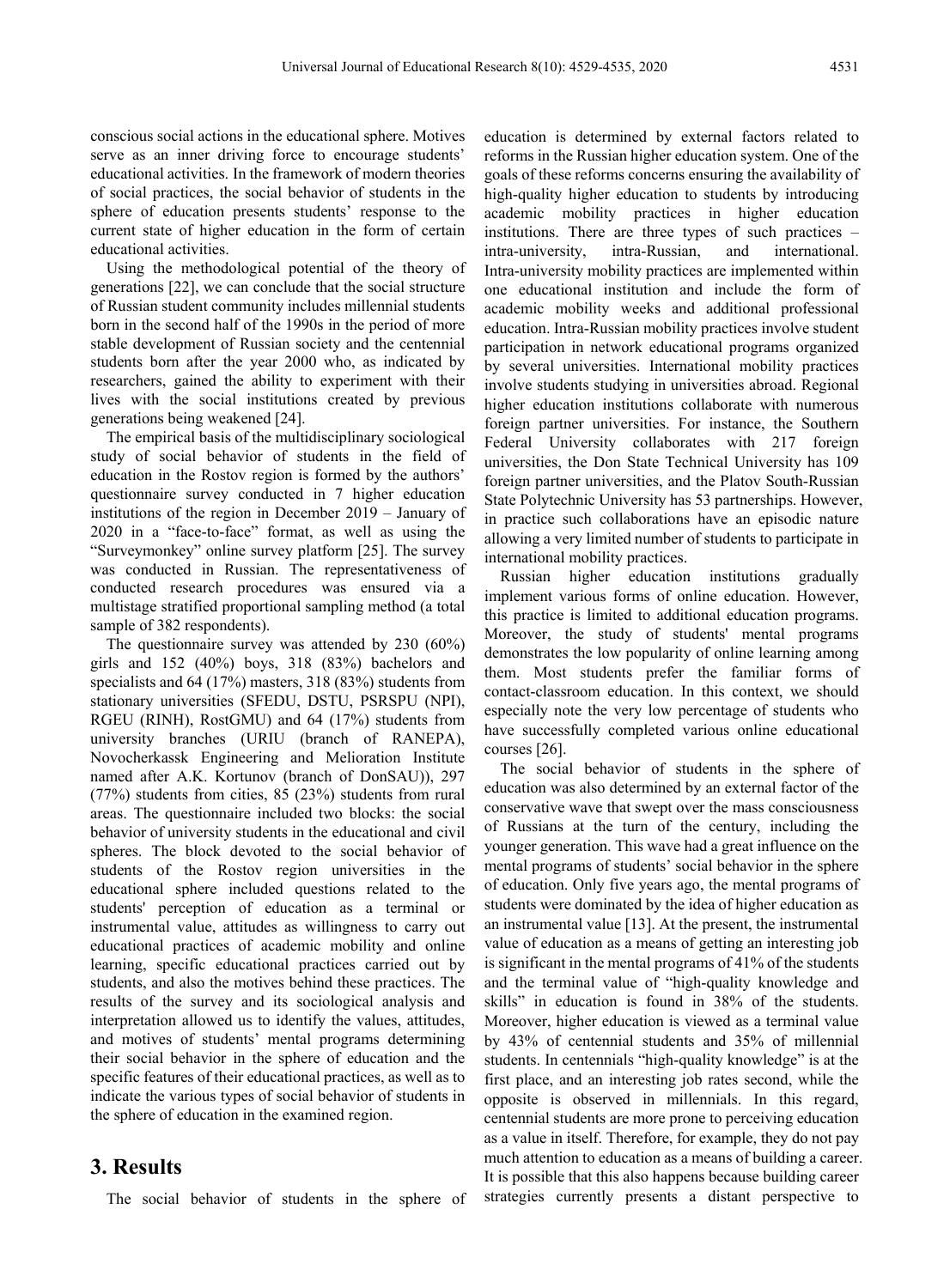centennials. Senior students become more pragmatic in this regard.

Students' mental programs represent the internal factors of student social behavior in the sphere of education. The results of the sociological study of the specific features of such programs and educational practices allowed distinguishing six types of social behavior of students in higher education: traditional type, career type, pragmatic type, traditional and career type, traditional and pragmatic type, and career and pragmatic type.

The traditional type of social behavior in education that includes about 24% of students is characterized by a combination of the terminal value of education (acquiring high-quality knowledge) and the instrumental value as a means of acquiring an interesting profession. Students with the traditional type of behavior are characterized by a conservative attitude towards education manifesting in seeking knowledge and preferring the traditional contact-classroom forms of higher education. Therefore, compared to other students, students with this type of social behavior demonstrate higher uncertainty regarding the expediency of transitioning to individual educational trajectories. Concerning the attitude towards online learning, these students perceive it only as a form of higher education complementary to the contact-classroom form.

However, more than 50% of students with the traditional type of behavior demonstrate readiness for intra-Russian and international mobility. The opportunity to acquire new knowledge and expand the cultural horizons, as well as get acquainted with the organization of education in other Russian and foreign universities serve as their primary motives. However, in practice, such readiness among these students constantly runs up against "the reluctance to skip classes at university" and "leave home for a long time". This presents the manifestation of the conservatism of such mental program structure as attraction to home, family, and social environment. In this regard, students of the traditional type of social behavior are not characterized by a variety of educational practices, since for them its quality is more important than the number. Therefore, students of this type of behavior most often use the possibilities of studying in other scientific fields within their university.

For the students of the career type of social behavior (20%) education presents an instrumental value, particularly the means of building a successful career and achieving wealth and high social status. Therefore, they are more prone to participating in international mobility practices since they consider the quality of education abroad to be higher than in Russia. Moreover, the prestige of studying in a foreign university and the possibility of finding a job abroad and staying there is important to them. Students with the career type of social behavior strive to participate in a wide variety of educational programs, since having a greater number of certificates and diplomas is not only prestigious but also useful for building a portfolio which, in the long run, will contribute to their career

growth. Concerning the attitude to the possibility of transitioning to an individual educational trajectory, these students prefer not to use this opportunity. They are more comfortable with a common schedule when everything is structured and understandable. These students are more positive about online learning allowing them to avoid wasting time traveling to the university.

To the students of the pragmatic type of social behavior (7%) education primarily presents an instrumental value (the possibility of "obtaining a diploma", or "deferring draft in the army", "marrying successfully", "extending childhood and postponing the moment of getting a job"). This type of students is characterized by the most positive attitudes towards individual educational trajectories and online learning. Their attitude towards individual educational trajectories is determined by striving to avoid unnecessary disciplines, and the attitude towards online learning is related to the characteristics of online learning that are poorly controlled by teachers and allow the students to spend less time studying [27]. The students of the pragmatic type of social behavior have the lowest readiness for academic mobility: they are not interested in studying in other universities since it will require additional efforts and do not want to leave home and lose the familiar comfort of family. Since to these students, studying in a university presents the means of getting a diploma they do not seek participation in other educational practices.

Within the hybrid traditional and career type of social behavior (36%) education presents both a terminal and an instrumental value to students. Thus, to them, education simultaneously presents a value in itself related to the desire to acquire high-quality knowledge, the basis for acquiring an interesting profession, and the means of climbing up the career ladder or the social hierarchy. For the students of the hybrid traditional and pragmatic type of social behavior (4%) education also has not only terminal (high-quality knowledge) but also instrumental value (get a diploma and postpone the moment of getting a job). In the hybrid career and pragmatic type of social behavior (9%) education presents an instrumental value to students, a means of building a successful career, achieving wealth and higher social status, as well as obtaining a diploma and solving other life problems.

The students of the hybrid types of social behavior in the field of higher education that compose about 50% of all students demonstrate a more pronounced desire to make a transition to individual educational trajectories compared to the students of the traditional and career types but less so than the students with the pragmatic type of social behavior. However, the presence of various limitations related to the transition to individual educational trajectories present in Russian higher school does not allow one to realize this desire in practice.

The students of the hybrid types of social behavior prefer the classical contact-classroom form of educational process organization. Therefore, they demonstrate lower striving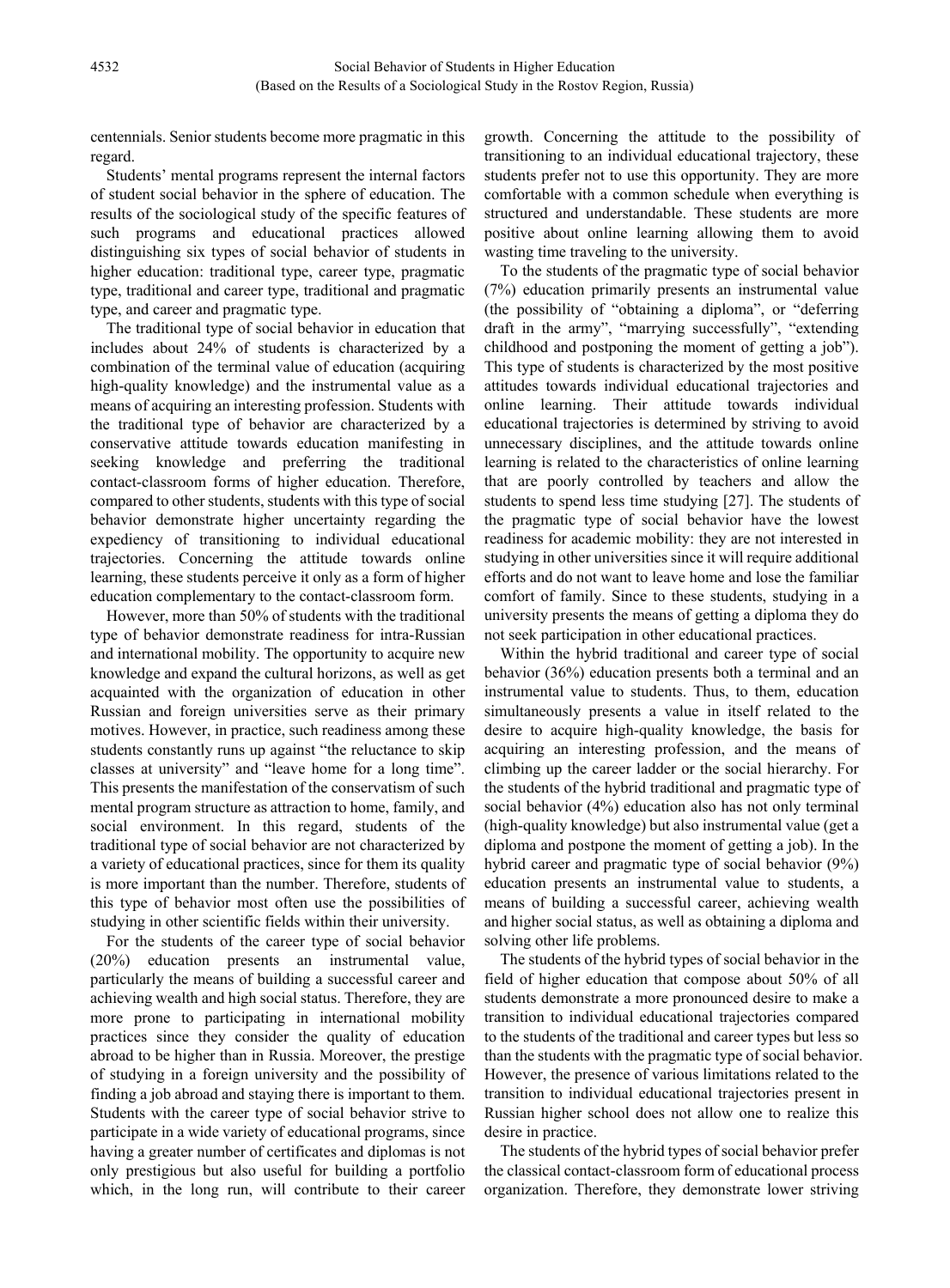for online learning often related to the disappointment in the practice of such learning in universities. The students of hybrid traditional and career and traditional and pragmatic types of social behavior have a high readiness for intra-Russian academic mobility. In general, the students of hybrid types of social behavior in the field of education demonstrate high motivation for international mobility. In the students of the traditional and career type these motives take the form of the desire to know more about education abroad, the prestige of studying abroad, and the high estimation of the quality of such education. The students of the traditional and pragmatic type are motivated by the possibility to travel to other countries and the quality of education abroad and the students of the career and pragmatic type are stimulated by the quality and prestige of education.

Overall, the students of every type of social behavior in the sphere of education are characterized by the readiness, first, to make a transition to individual educational trajectories (70%) and, second, to study in other Russian universities (51%). Third, over 90% of the students strive towards studying in foreign universities, the prime motivation for which is the possibility of a more in-depth study of a foreign language. However, the results of the study indicate that this desire of students meets a set of obstacles. Only the students of universities with developed infrastructure and flexible educational programs like the Southern Federal University and the Don State Technical University that present the main universities in the region can afford to participate in intra-Russian mobility practices. Thus, on the one hand, the collaboration of higher education institutions of the region with foreign universities creates favorable conditions for the international academic mobility of students while. On the other hand, student access to participation in international mobility depends on the university they study in.

The main obstacle for students' participation in international mobility is the fact that in most cases, students have to pay for the transferring to another country and living there while studying themselves. Only students from financially secure families can afford this which is also pointed out by foreign researchers [28]. Moreover, while studying in foreign universities; Russian students face several difficulties associated with the mismatch of foreign and Russian credit systems and credit units [29].

#### **4. Discussion**

The social behavior of students in higher education presenting the repertoire of their educational practices is influenced by a variety of internal and external factors. External factors related to the reforms in the Russian higher education system have led to excessive social inequality and the formation of a new educational environment due to, among other reasons, the introduction of academic mobility practices in universities. The social behavior of students in the sphere of education was also determined by the conservative wave that swept over the mass consciousness of Russians, including the younger generation, at the turn of the century.

This wave had a major influence on the transformation of mental programs including values, attitudes, and motives determining the educational practices and serving as the inner factors of social behavior of students in higher education in this regard. In particular, during the period of liberal transformations in Russian society, in the mental programs of most students, education was viewed as an instrumental value that provided the opportunity for career growth, changes in social status or an increase in material well-being. Education currently presents, first, a terminal value manifesting in the desire to "acquire high-quality knowledge" and, second – an instrumental value considered as a means of acquiring an interesting profession in the mental programs of more than 60% of students.

In general, the social behavior of students in higher education is characterized by the desire to transit to individual educational trajectories (70%) and study in other Russian universities (51%). Moreover, over 90% of students would like to study in foreign universities primarily with the goal of an in-depth study of a foreign language. However, the practical realization of the desire to transit to individual educational trajectories is only available to an insignificant number of students. Only students of universities with a developed infrastructure and flexible educational programs can count on studying in other Russian universities. On the one hand, the collaboration of higher education institutions with foreign partner universities creates opportunities for students to study abroad. On the other hand, the practical realization of this opportunity depends on the status of a higher education institution the students' study in and their own financial well-being.

Although higher education institutions recently pay increasing attention to online learning practices, this form of education is not popular in the mental programs of students' social behavior. Most students demonstrate the desire to acquire education in the familiar contact-classroom format.

Based on the ideas about education as a value contained in the mental programs of various social groups of students, as well as the characteristics of their educational practices, six types of students' social behavior in higher education can be distinguished: the traditional type including 24% of students, the career type with 20% of students, the pragmatic type characteristic of 7% of students, the traditional and career type including 36% of students, the traditional and pragmatic type with 4% of students, and the career and pragmatic type composing 9% of students.

In the mental program characteristic of the traditional type of student behavior, education presents a terminal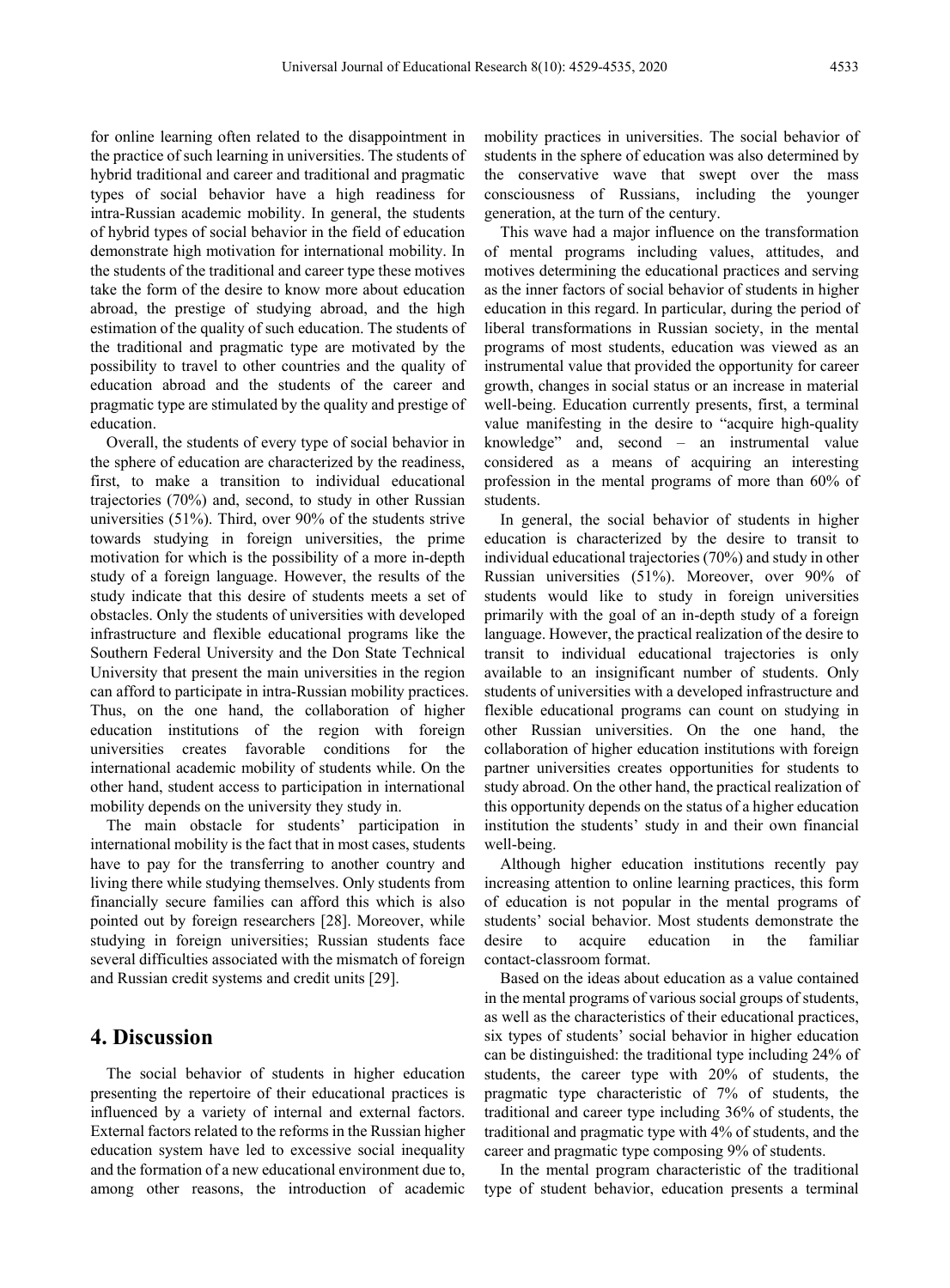value emerging in the desire for high-quality knowledge of the one hand and an instrumental value viewed as a means of acquiring an interesting profession on the other. The students of this type seek to acquire high-quality knowledge via the traditional contact-classroom forms of educational process organization. Therefore, they perceive the transition to individual educational trajectories as personally inexpedient and accept online learning only as a supporting form compared to auditory classes. As a result, the students participate in a limited range of educational practices.

In the mental program of students of the career type of social behavior, education presents an instrumental value – a means of building a successful career and rapidly progressing in the social hierarchy thus ensuring a higher level of material well-being. These students prefer not to use the opportunity of individual educational trajectories. It is more important to them to simultaneously participate in various educational practices the benefit of which is seen by them in the opportunity to get as many diplomas and certificates as possible. This aspect is primarily significant for them in the context of forming a portfolio that, as they believe, would not only contribute to getting a job but also allow them to take higher positions and promote their career advancement. The desire to master various educational programs determines the positive attitude of these students to online learning that allows them to avoid wasting time on trips to classes.

In the mental program of students with the pragmatic type of social behavior education also presents an instrumental value related to the possibility of getting a diploma, deferment from conscription, successfully marrying, or extending childhood and postponing the moment of getting a job. These students do not have a desire to participate in various educational practices including the ones related to academic mobility. At the same time, they demonstrate greater striving to make a transition to individual educational trajectories and online learning.

Within the traditional and career type of social behavior which is hybrid, education presents both a terminal and an instrumental value simultaneously. Therefore, in the mental programs of students of this type of education are linked to the possibility of getting high-quality knowledge and acquiring an interesting profession. At the same time, the acquisition of higher education is viewed as a means of ascending the career and social ladder. In the mental program of the hybrid traditional and pragmatic type of student social behavior education also presents both a terminal value related to the desire for high-quality knowledge and an instrumental value as a means of getting a diploma and postponing the moment of getting a job. In the mental program of the hybrid career and pragmatic type of behavior education presents an instrumental value to students, i.e. the means of obtaining a prestigious position, building a successful career, achieving high social status, as well as obtaining a diploma and solving other life

problems.

The hybrid types of social behavior in higher education compose about 50% of all students. Their mental programs compose a more pronounced desire to transit to individual education trajectories than those of other students. However, in practice, this desire faces various academic obstacles present in modern higher education institutions. These students demonstrate greater striving to study in foreign universities. Yet the presence of excessive social inequality in the Russian education system impedes the practical realization of this striving. In the mental programs of these students, the preference is also given to traditional forms of educational process organization. Therefore, they do not seek to receive higher education in the format of online education due to, among other reasons, being disappointed in the realization of such practices in universities.

## **5. Conclusions**

The main goal of the study, which was to find out the characteristics of the social behavior of university students, caused by external and internal factors, was achieved. According to the results obtained in the course of the study, there are six types of social behavior of students in the educational sphere: traditional, career, pragmatic, traditional and career, traditional and pragmatic, and career and pragmatic. Analysis of the results allows concluding that students are highly prepared for new educational practices, which are still poorly implemented. At the same time, motivation depends on mental programs, and the educational practices themselves depend on the conditions created in universities.

Since the study considered only educational practices related to academic mobility and online learning, in the future it is possible to expand the subject field taking into account other educational practices. In addition, since the study was based on materials from the Rostov region, a comparative perspective with other regions of Russia seems promising. The results of the study may be of interest from the point of view of a new methodological perspective, as well as for sociologists dealing with the issues of social behavior of students in the context of transformations of the higher education system, and for managers who develop educational policy.

## **Acknowledgments**

The reported study was funded by the RFBR, project number 19-311-90090.

## **REFERENCES**

[1] A. Furlong, F. Cartmel. Young People and Social Change: